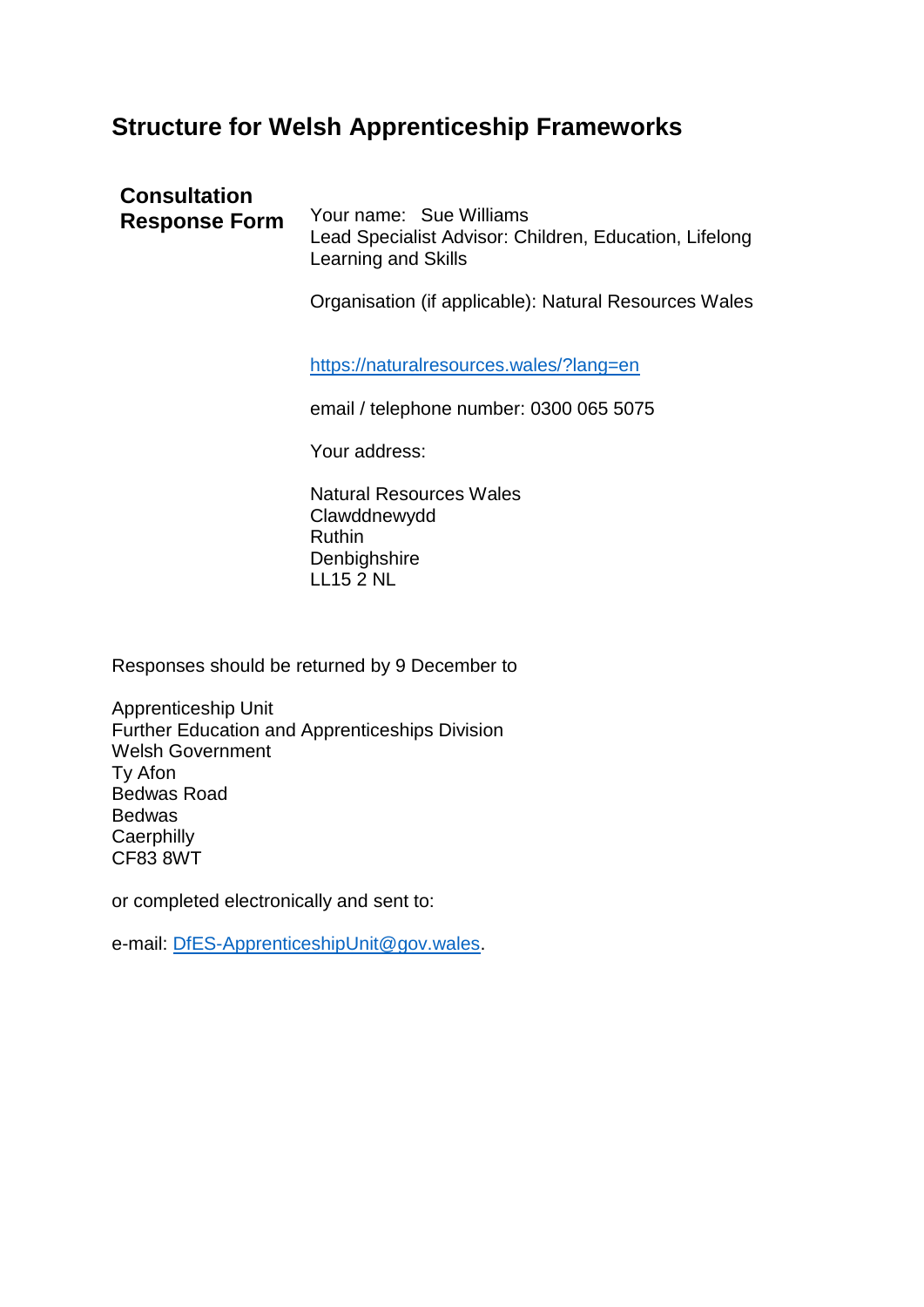

Natural Resources Wales (NRW) is the largest public sector organisation in Wales. Its purpose is to ensure that the natural resources of Wales are sustainably maintained, enhanced, and used, now and in the future. This means looking after air, land, water, wildlife, plants and soil to improve Wales' well-being, and provide a better future for everyone.

The [Environment \(Wales\) Act](https://gov.wales/topics/environmentcountryside/consmanagement/natural-resources-management/environment-act/?lang=en) and the [Well-being of Future Generations \(Wales\) Act](https://gov.wales/topics/people-and-communities/people/future-generations-act/?lang=en) together provide modern legislation for managing Wales' natural resources and improving the social, economic, environmental and cultural well-being of Wales (it's sustainable development). In light of the recent climate change and environment emergency declaration by Welsh Government and other public bodies, an understanding and appreciation of the need for the [sustainable management of our](https://www.youtube.com/watch?v=fp9SrzILnJ0&t=6s)  [natural resources](https://www.youtube.com/watch?v=fp9SrzILnJ0&t=6s) (SMNR) is essential now and in the future, as our environment comes under increasing pressure from a growing population. This will directly impact and be impacted by climate change and will drive the need for increased energy production adding pressure to our use of natural resources, their resilience and biodiversity. In line with the Wellbeing of Future Generations Act this will require work across the environment and education sectors to ensure an understanding and positive connection with the role that natural resources and the environment play in our lives socially, economically and culturally, is established from a young age and built on throughout education including through apprenticeship pathways and into employment.

Natural Resources Wales is looking forward to working with Lantra on the current review of the apprenticeship frameworks for the land-based sector would be happy to continue to work with the Apprenticeship Unit to ensure the required level of environmental awareness is visible within the new Apprenticeship Framework as a whole. NRW can provide access to subject specialists, support networks, resources, data and training for teachers and education professionals.

For further clarification or information please contact: [education@naturalresourceswales.gov.uk](mailto:education@naturalresourceswales.gov.uk) [www.naturalresources.wales/learning](http://www.naturalresources.wales/learning)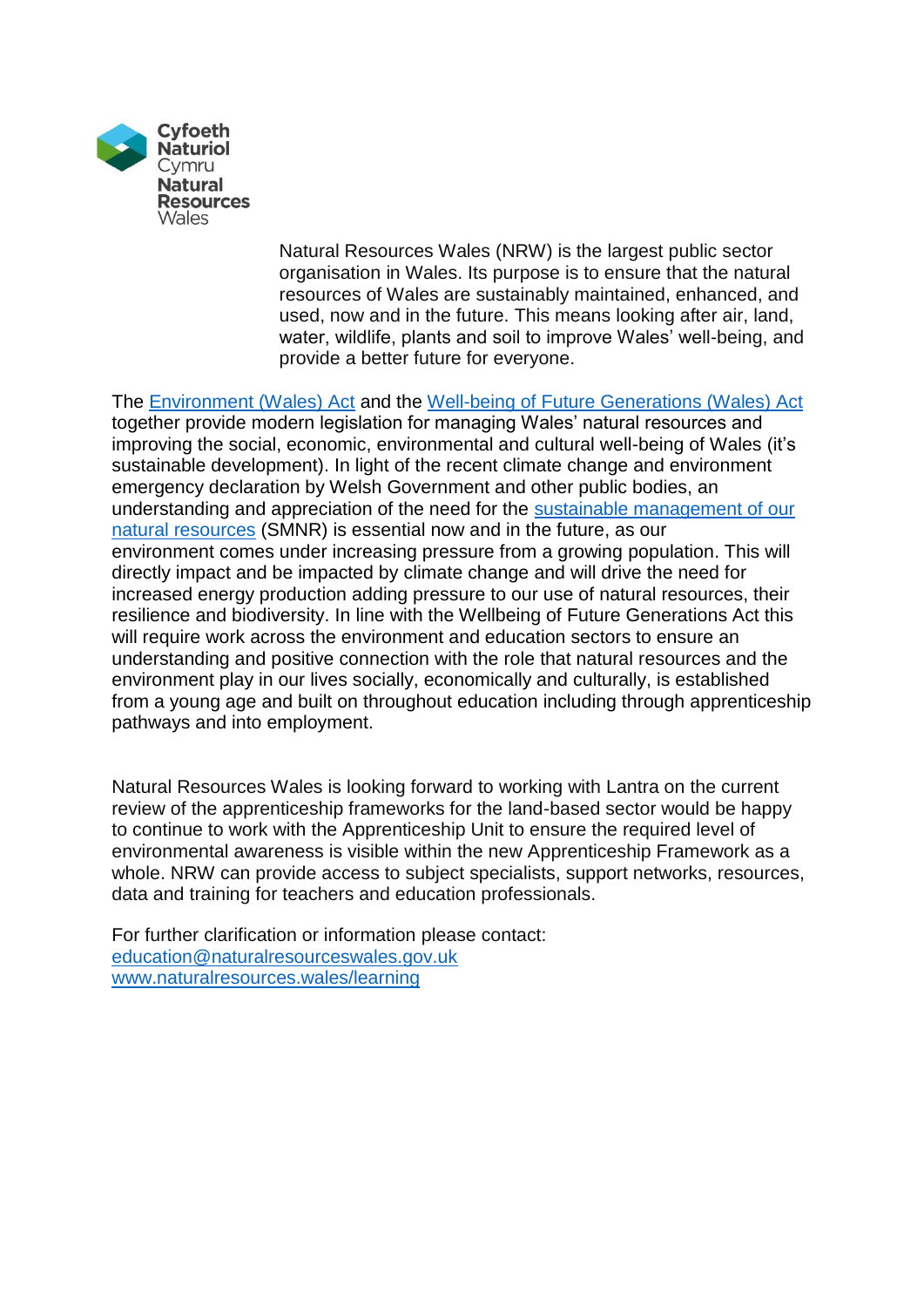**Question 1** - Do you agree with the principle of apprenticeship sectors and pathways being linked to occupations?

| Agree | <b>Disagree</b> | Neither agree nor |  |
|-------|-----------------|-------------------|--|
|       |                 | disagree          |  |

## **Supporting comments**

NRW agrees with the principle of apprenticeship sectors and pathways being linked to occupations but notes that as acknowledged in the consultation document, occupations of the future are not yet clear. Therefore, any new Framework needs built in flexibility to adapt to future demands and new ways of working.

**Question 2** - What impact might occur in removing existing generic frameworks (e.g. business administration and management)?

Whilst noting that the demand for apprenticeships is changing and employers are seeking skills at higher levels, there needs to a consideration of the major changes on the horizon before any wholesale removal of existing generic frameworks. Any new framework will need to include flexibility and adaptability to cope with future demands and new ways of working.

Wales is also undergoing the largest change to curriculum in many years which will affect the way young people learn and inevitably the way in which they choose a career path. Any new Framework will need to reflect the four purposes of the new Curriculum for Wales and consider how the six areas of Learning and Experience and *What Matters* statements will feed into future apprenticeship pathways.

There is also a need to reflect the new ways of working proposed in the Environment Act (the sustainable management of natural resources) and the Wellbeing of Future Generations Act and consider skills required to deal with the Climate and Nature emergency, the consequences of leaving the European Union and Wales' developing Health and Well-being agenda.

In summary we feel it is too early to drop existing frameworks unless there is clear evidence of duplication. Rewording and reconfiguration may be just as useful and provide some flexibility to encompass future changes.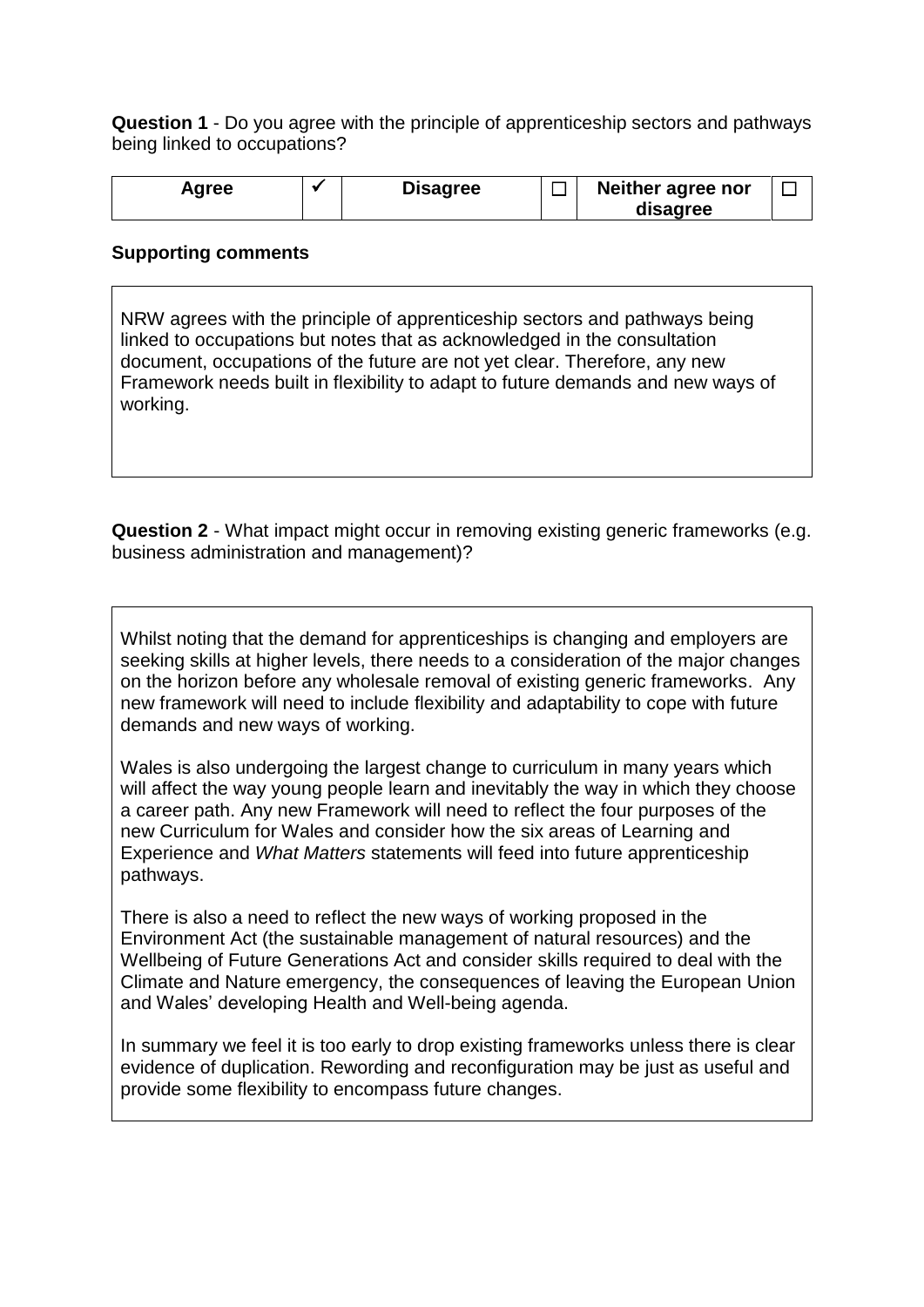**Question 3** - Are there any broad occupational sectors you would expect to see that are not included?

There is no reference to the sea/marine/coastal environment – see answer to Q4

**Question 4** - Should any of the proposed occupational sectors be renamed, realigned, merged or split?

There are key parts of legislation and new ways of working currently being developed and embedded which are not reflected in Annex 1 – Proposed Occupational Sectors and pathways e.g. SMNR (the Sustainable Management of Natural Resources) as laid out in the [Environment Act](http://www.legislation.gov.uk/anaw/2016/3/contents/enacted) 2016.

The Sustainable Management of Natural Resources is a way of working which should underpin Occupational Sector 4 and support Occupational Sector 7

We suggest to amending the description of Occupational Sector 4 from Agriculture & Environment

to **Sustainable Management of Natural Resources**

of which Agriculture is a pathway

This will reflect the broad sector of the natural environment sector including land **and sea** (which is missing totally) and include species (flora and fauna) management, designated protected habitats, sustainable and renewable energy (from Sector 10).

In any management scenario it is important to understand what has gone before in order to propose what should happen in the future, therefore there may also be elements of the Cultural Heritage pathway from Occupational Sector 1 which would be useful to include in Sector 4.

An understanding of the SMNR principals and how to implement them are adaptable skills key to reaching the levels of expertise respected by others and would provide employers with assurance that individuals are occupationally competent when they complete their apprenticeship.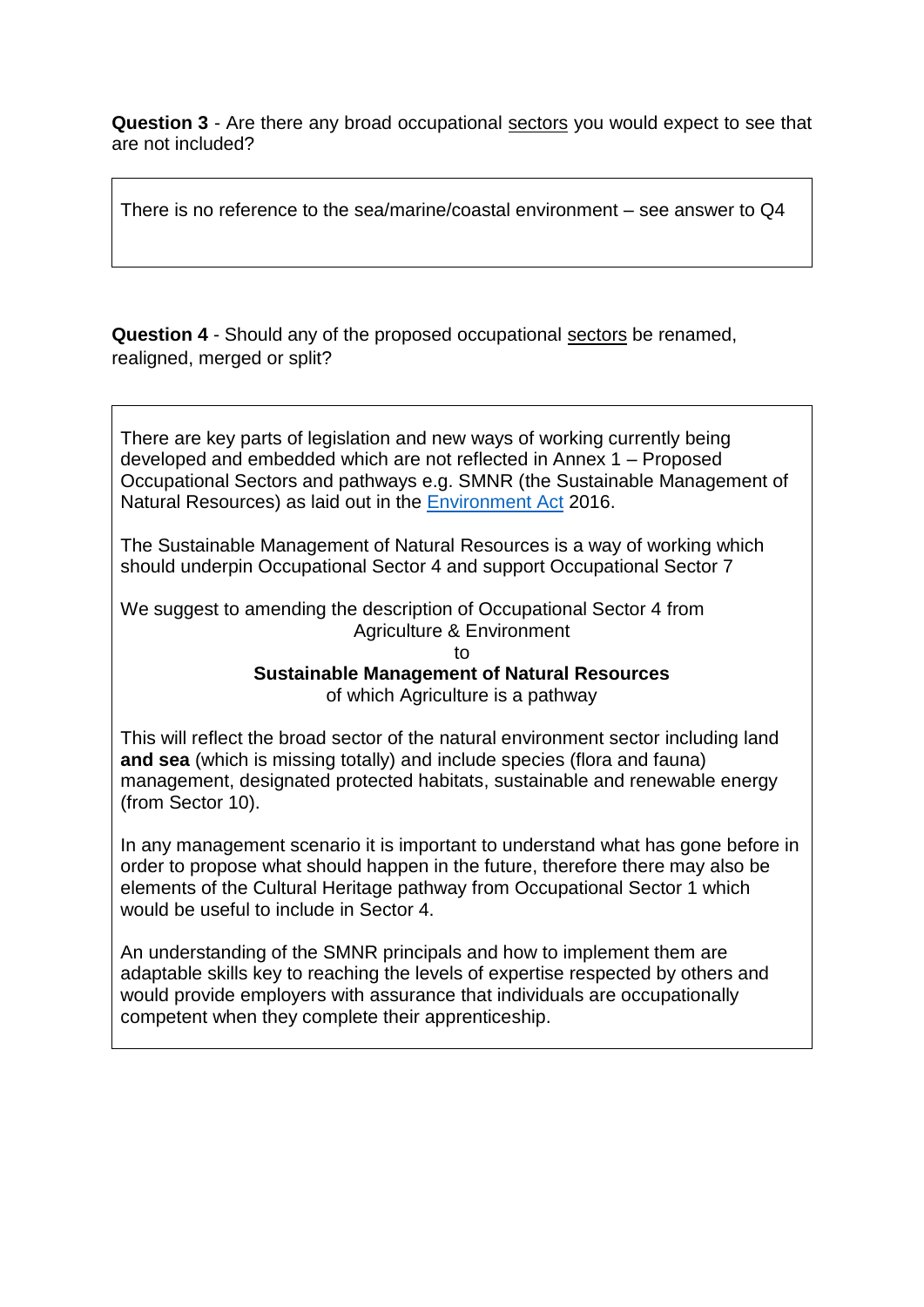**Question 5** - Are the occupational pathways appropriate and aligned correctly within sectors?

See answer to Q4 – we suggest that Sustainable and Renewable Energy in Sector 10 should be moved to Sector 4 and elements of Cultural Heritage in Sector 1 will also be relevant.

Additional pathways could include:

- Sustainable Forestry (currently Trees and Timber),
- Sustainable Land Management (including current Environmental Conservation)
- Sustainable Marine and Coastal Management
- Natural Environment Engagement (working with volunteers, communities, schools and businesses to promote WFG, ways of working, multiple health and well-being benefits – links to Playwork)

**Question 6** - We would like to know your views on the effects that changes to the structure of apprenticeship frameworks in Wales would have on the Welsh language, specifically on:

- i) opportunities for people to use Welsh
- ii) treating the Welsh language no less favourably than the English language.

What effects do you think there would be? How could positive effects be increased, or negative effects be mitigated?

## **Supporting comments**

Any changes within the Education system should apply the Welsh Language Standards with teaching and learning available through the medium of Welsh.

**Question 7** - Please also explain how you believe the proposed policy could be formulated or changed so as to have:

- i) positive effects or increased positive effects on opportunities for people to use the Welsh language and on treating the Welsh language no less favourably than the English language
- ii) no adverse effects on opportunities for people to use the Welsh language and on treating the Welsh language no less favourably than the English language.